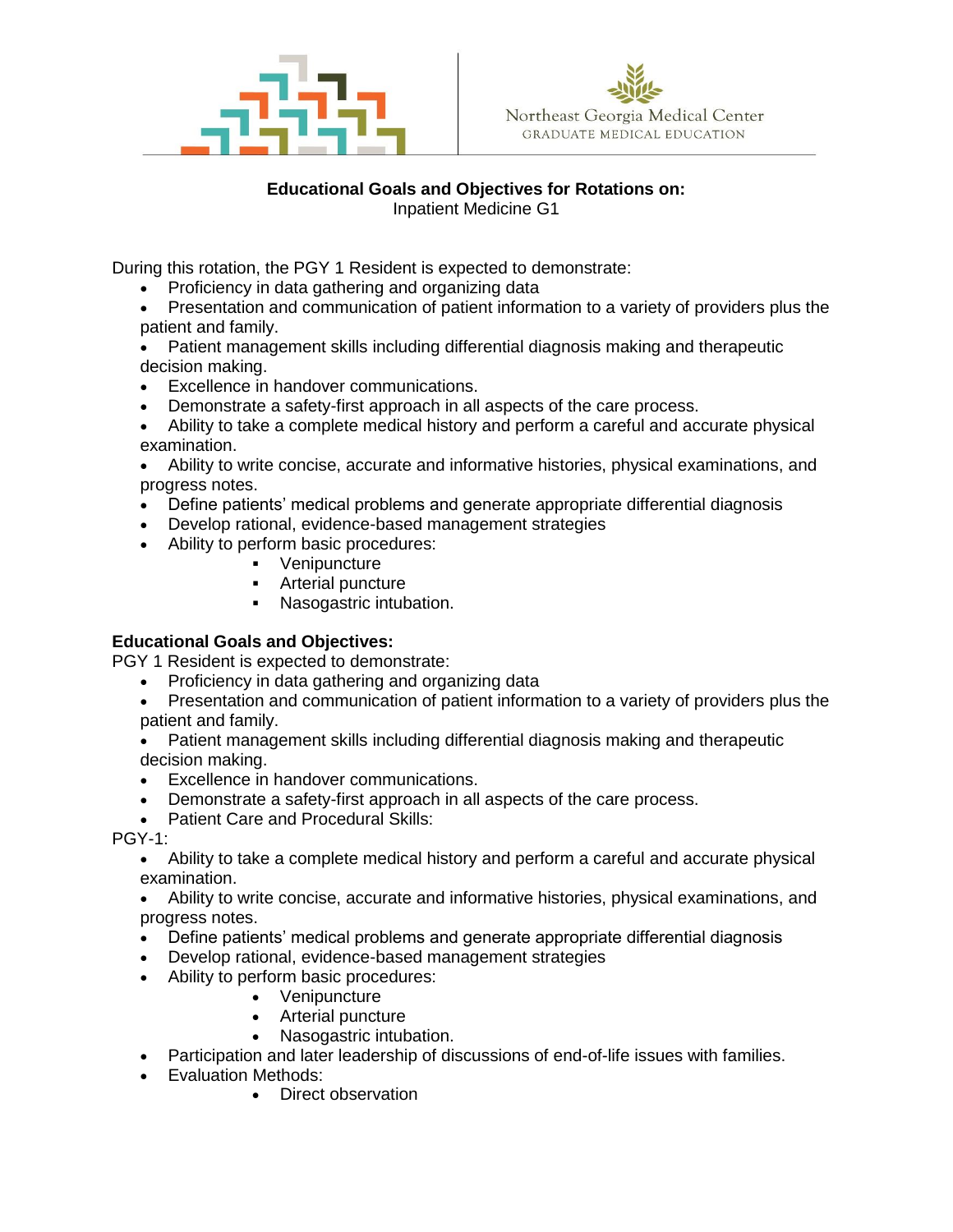



- Mini CEX
- Written evaluation through New Innovations
- Chart review of documentation
- End of rotation competency tool

# **Practice-Based Learning and Improvement:**

PGY-1:

- Identify and acknowledge gaps in personal knowledge/skills in the care of hospitalized patients.
- Develop and implement strategies for filling gaps in knowledge and skills.

• Commitment to professional scholarship, including systematic and critical perusal of relevant print and electronic literature, with emphasis on integration of basic science with clinical medicine, and evaluation of information considering the principles of evidence-based medicine.

- Learn to receive feedback in a constructive manner
- Read up on diseases, drugs, treatments and tests as gaps are identified
- Evaluation Methods:
	- Direct observation
	- End of rotation competency tool

# **Systems-Based Practice:**

PGY-1:

• Understand and utilize the multidisciplinary resources necessary to care optimally for hospitalized patients.

• Use evidence-based, cost-conscious strategies in the care of hospitalized patients.

• Understanding when to ask for help and advice from senior residents and attending physicians.

• Effective collaboration with other members of the health care team, including residents at all levels, medical students, nurses, clinical pharmacists, physical therapists, nutritionists, speech pathologists, respiratory therapists, social workers, and providers of home health services.

• Knowing when and how to request medical subspecialist consultation, and how best to utilize the advice provided.

• Knowing when and how to request ethics consultation, and how best to utilize the advice provided.

- Consideration of the cost-effectiveness of diagnostic and treatment strategies.
- Evaluation Method: End of rotation competency tool

#### Page Break

#### **Medical Knowledge:**

PGY-1:

- Expand clinically applicable knowledge base of the basic and clinical sciences underlying the care of medical patients.
- Access and critically evaluate current medical information and scientific evidence relevant to patient care.
- Understand basic pathophysiology, clinical manifestations, diagnosis and management of medical illnesses commonly seen in a hospitalized patient such as: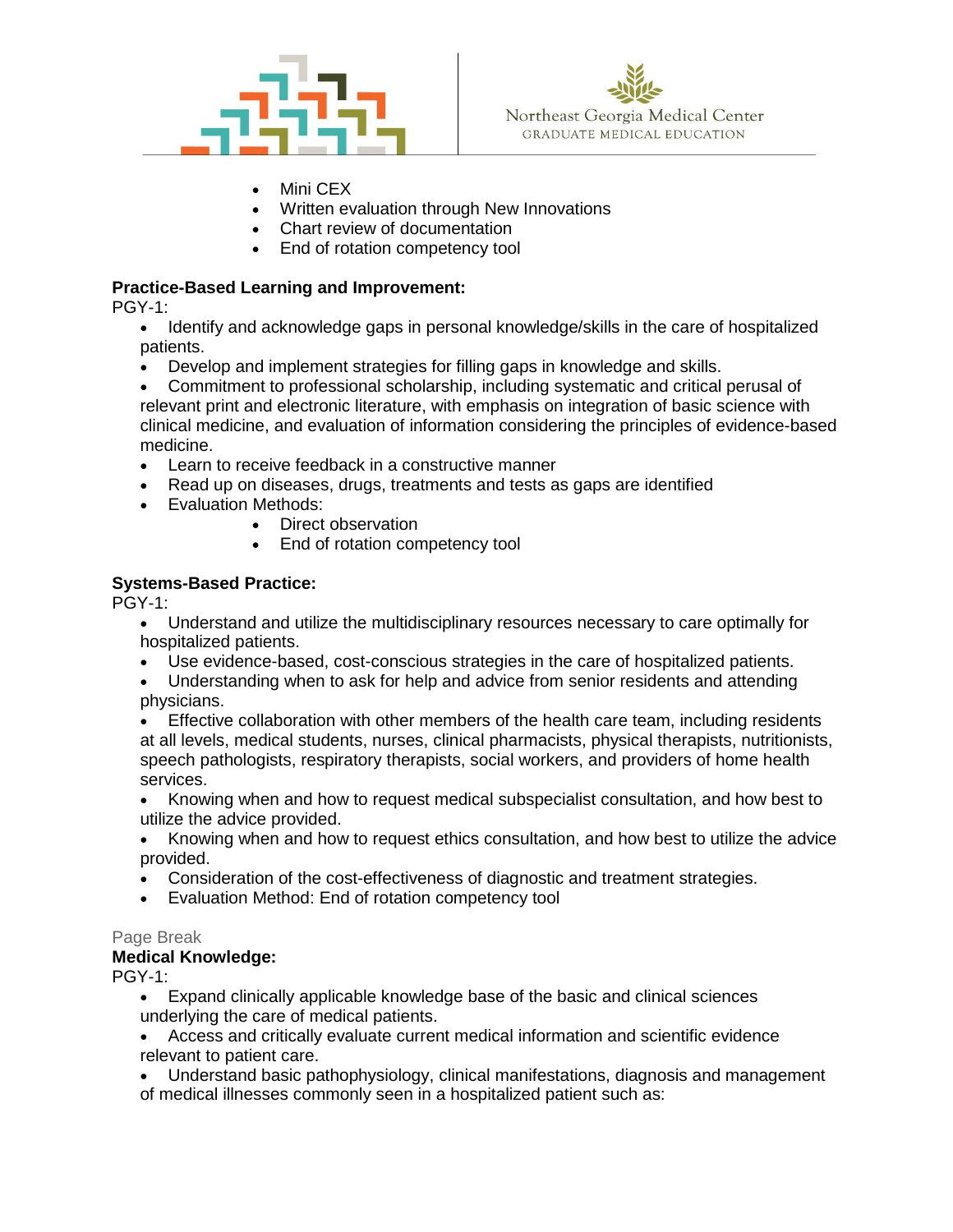



- Pneumonia
- ARF
- Hyponatremia
- Delirium
- Weight loss
- Respiratory failure
- Chest pain
- Abdominal pain
- Hypertensive urgency
- Liver failure

• Defines, recognizes and initiates diagnostic and therapeutic management for medical illnesses such as:

- Common infectious syndromes
- UTI/pyelonephritis
- Pneumonia: community and hospital acquired
- COPD/Asthma exacerbations
- DVT/PE
- Diabetes Mellitus
- DKA and NKHOC
- Acute coronary syndromes
- Non-ST Elevation MIs
- Congestive Heart Failure
- Atrial fibrillation with rapid ventricular response
- Pancreatitis, cholecystitis, diverticulitis
- Acute renal failure
- Volume depletion
- Delirium
- Uncontrolled hypertension
- Recognize the indications for and basic interpretation of diagnostic studies
- Evaluation Methods:
	- End of rotation quiz
	- Annual in-service exam
	- End of rotation competency tool

# **Interpersonal and Communication Skills:**

PGY-1:

- Communicate effectively and establish rapport with patients and families and initiate communication with them on a regular basis.
- Communicate effectively with other healthcare professionals and physician colleagues at all levels.
- Communicate effectively with all non-physician members of the health care team to assure comprehensive and timely care of hospitalized patients.
- Present information concisely and clearly both verbally and in writing on patients.
- Organized and articulates presentations on rounds.
- Functions as an effective team member.